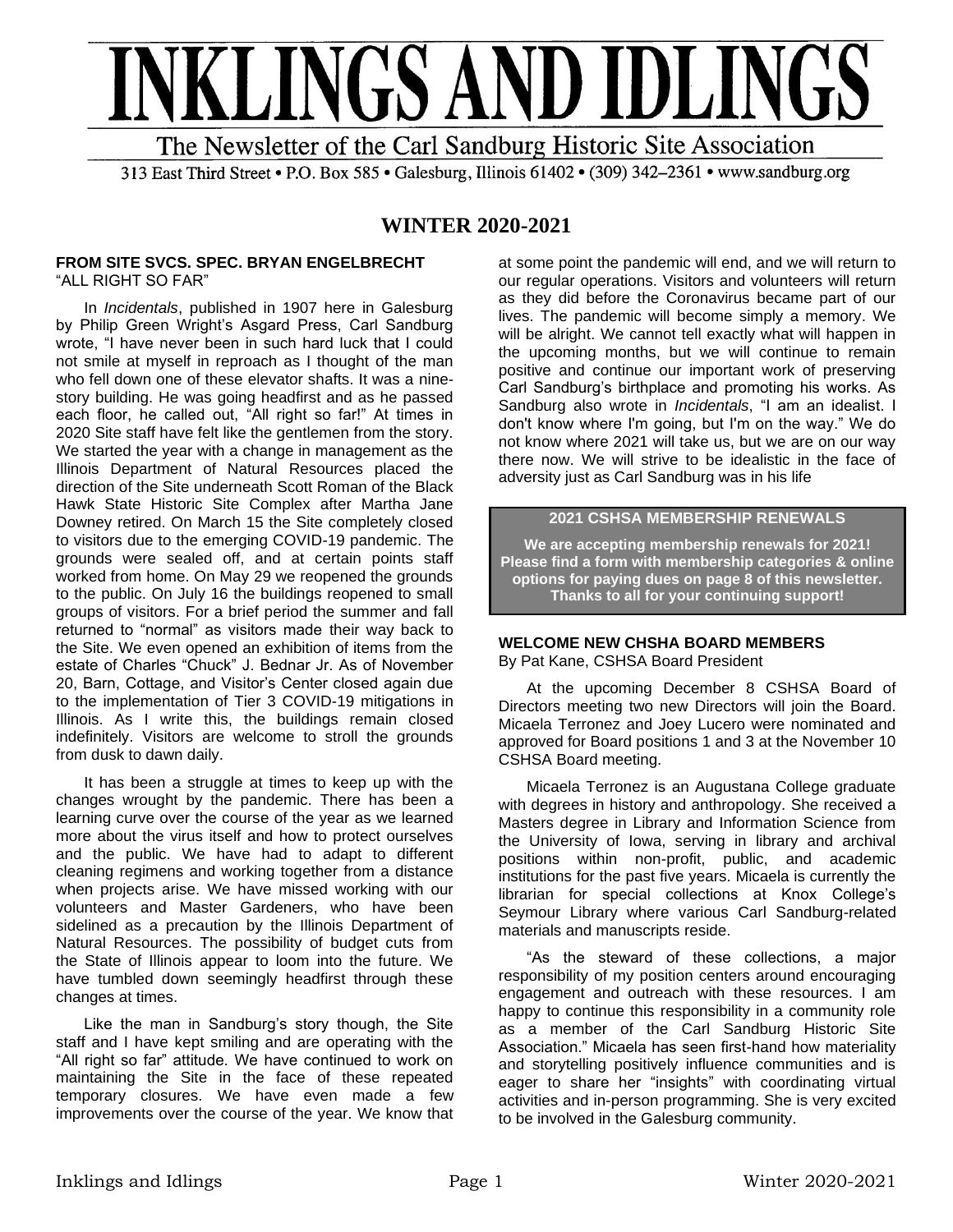Joey Lucero was born and raised in Galesburg and is currently the Box Office Assistant and Marketing Coordinator at the Orpheum Theatre. He has been an active member of the Galesburg arts community since a young age beginning as a student of the Performing Arts Academy. He toured as an actor in the CSHSA's production of "Spink, Skabootch, and Swipes in Rootabaga County!' which played at Railroad Days and all Galesburg and area schools in 2017. As a result of his role in the theater version of selections from Carl Sandburg's *Rootabaga Stories*, Joey developed a keen interest in Sandburg's life and importance in history. "Through working on staff at The Orpheum Theatre as the Marketing Coordinator, I have cultivated my skills in social media, marketing management, and graphic design,…live streaming and basic video production. As a member of the CSHSA Board of Directors, I would look to share my talents and knowledge to further the organization's mission and improve the experiences of all those that wish to learn more about Carl Sandburg's legacy."

Certainly Micaela's and Joey's fresh perspectives and energy will be valued additions to the CSHSA's mission. Welcome, welcome!

#### **"THE MURALS"**

By TG Jamroz

[Ed. Note: This story by CSHSA member TG Jamroz is about his documentary "The Murals" which has a connection to Sandburg. Visit https://www.facebook.com/themuralsdoc to learn more about Mr. Jamroz's project and see a video with CSHSA member Rex Cherrington telling about Sandburg's life in Galesburg.]

Greetings, all you fellow Sandburg admirers! My name is TG Jamroz. I am a filmmaker and musician from Chicago. I have been working on a documentary over the last couple years that has a connection to Carl Sandburg. It's called "The Murals," and it is the story of the murals created during the Works Progress Administration (WPA) era that adorn the walls of Chicago's Uptown Post Office and the artists who created and inspired them. The murals are the work of Henry Varnum Poor, a noted 20th century artist who worked chiefly in New York. One of Poor's Uptown Post Office murals features an image of Sandburg, because Poor regarded Sandburg as a man whose life and work exemplified the spirit of the people of Chicago and the surrounding region.



Mural representation of Sandburg in Chicago Uptown Post Office lobby. Courtesy TG Jamroz.

A bit of backstory: I live only a few blocks from the house in Chicago where Carl Sandburg wrote *Chicago Poems*. About a dozen years ago I made a film called "Chicago Poems" with characters inspired by Sandburg's poems. The film had a screening at the Gene Siskel Film Center in Chicago. The Uptown Post Office featuring the murals is a few blocks from that house. I also lived in Galesburg when I was a child. My father was a teacher and football coach at the old Costa Catholic High School. When it closed due to financial issues, my family moved on. I had not been back to Galesburg until recently when I had the opportunity to film at the Carl Sandburg State Historic Site and meet with local historian Rex Cherrington and other experts. I have made two trips to Galesburg in recent years and have visited many Galesburg locations including the Sandburg Statue, Knox College, the Galesburg Railroad Museum, and even my old family home on North Broad St. I was fortunate enough to catch a Galesburg Labor Day parade.



Documentarian TG Jamroz by Sandburg bust, Carl Sandburg State Historic Site, Galesburg, IL.

"The Murals" project started when I was standing in line at the Uptown Post Office a couple of years ago. It was the holiday season, and the line was long and slow. I was looking at the murals above the lobby, and I asked myself, "Who made these?" A year and a half later I found myself standing in the living room of Poor's 90-year old son Peter's apartment in New York City's Upper East Side, as Peter had been kind enough to grant me an interview. The ensuing few years have had me immersed in research relating to Poor's murals. During this time I discovered a web of relationships between Poor, Sandburg, and famed Chicago architect Louis Sullivan.

"The Murals" covers the history of the artwork, including a government-sponsored contest for the winning designs, quite a bit about Poor the artist, and how Sandburg and Sullivan fit into the story. "The Murals" is not a comprehensive look at Sandburg's life; that has been done before with more money and quite good result, but "The Murals" does touch on Sandburg's life as a musician. As a musician myself, I was fascinated with the story of Sandburg's music, something most people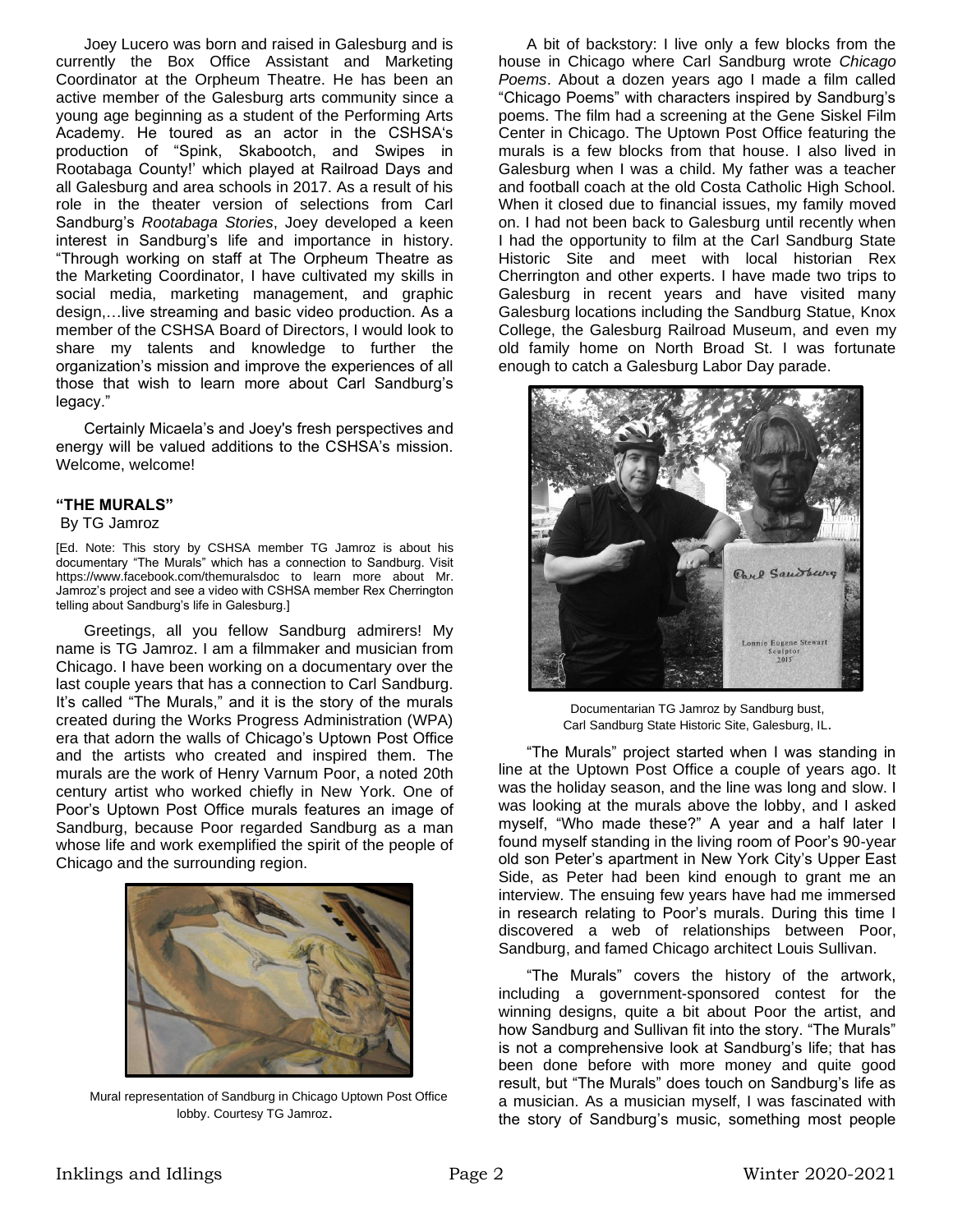either aren't familiar with or at least doesn't come to mind first when thinking of Sandburg. *The American Songbag* was a collection of songs and poetry set to music that Sandburg wrote and collected in his travels. It was first published in 1927. It turned out to be a very laborious project for Sandburg.

Sandburg was one of the first folk musicians to perform these songs in public and private settings. Many young folk musicians from Pete Seeger to Bob Dylan were inspired by Sandburg and the songs in *The American Songbag*. Sandburg was not a particularly talented guitarist or singer, but he had his own style. Today, a simple internet search will produce recordings of Sandburg performing these songs.

Poor was a fan of Sandburg. Peter told me that he remembered his father listening to Sandburg's records. One of The Uptown Post Office murals features a figure of a man with a guitar. My research has revealed that the figure with the guitar represented both Sandburg and a poet and friend of Sandburg's from Springfield, Illinois named Vachel Lindsay. When Poor submitted his plan for the murals to the committee overseeing the installation through the United States Treasury's Section of Fine Arts, the committee complained that the figure with the guitar didn't accurately depict Sandburg's contribution to the culture of Chicago and the Midwest. Poor argued via letter that Sandburg's performance of poetry to music and Lindsay's often dramatic poetry readings (what might today be called slam poetry) were uniquely products of the Midwest and were important contributions to modern American culture.

Poor and Sandburg were kindred spirits. They were self-made artists whose fingerprints are all over 20th century culture. They were truly Americans and renaissance men. As an artist I have found that these men are people to look up to and emulate.

"The Murals" is currently in post -production. I was invited to screen a version of it at the Barn at the State Historic Site before this pandemic emerged. Hopefully, I will be able to screen "The Murals" in the Galesburg area in the near future and maybe as part of the show feature a live performance of some of the music from Sandburg's *The American Songbag*.

## **SANDBURG IN THE GPL ARCHIVES**

By Emily DuGranrut

[Ed. Note: Emily DuGranrut is originally from Lima, Ohio. She currently lives in Galesburg, Illinois where she is the Archivist at the Galesburg Public Library and a member of the Board of Directors of the Carl Sandburg Historic Site Association. Prior to that, she lived in Des Moines and worked at the Iowa State University Special Collections and University Archives. In her free time, Emily enjoys many outdoor activities, spending time with her cats, and reading. She is passionate about local and community history and making sure all people are part of it.]

For many writers, musicians, politicians, or public figures there comes a time in their careers when they begin to think about their legacy—how will I be remembered? Where? By whom?

In the case of Carl Sandburg his legacy is as farreaching as his career. Many of his papers and materials related to his writing can be found at the University of Illinois at Urbana-Champaign's Rare Book & Manuscript Library. Items relating to his birth and early life can be found in Galesburg at the Carl Sandburg State Historic Site. Still more materials can be found at the Carl Sandburg Home National Historic Site in North Carolina. All of these places hold a piece of Carl Sandburg's story, but no individual location or set of materials can tell the full story. There are also small collections relating to Sandburg throughout the country and world. As the archivist at the Galesburg Public Library, I get to oversee a small piece of his story.

GPL is fortunate to have many editions of all of Sandburg's published works from fiction to non-fiction, short stories to poetry. Some of the items are signed, and some are first editions. We also have recordings of his music performances and several rare photographs. Here are a few of my favorites from our collection:

#### *The Lombard Review*

We have a few editions of the *Review* in our collection. The September 1901 edition is in the best condition. In this issue Carl Sandburg is listed as the editor of the publication.

#### *Early Moon*

The first edition of *Early Moon* has some of my favorite artwork featured in any Sandburg book. The cover wasillustrated by James Dougherty.



First edition of Early Moon contained in GPL Archives. Courtesy Emily Dugranrut.

#### *Carl Sandburg, the Man and His Poetry*

This small publication was part of the *Little Blue Book* series published by the Haldeman-Julius Publishing Co, of Girard, KS. The books were small, staple-bound issues featuring literature, how-to manuals, and editorials on social issues.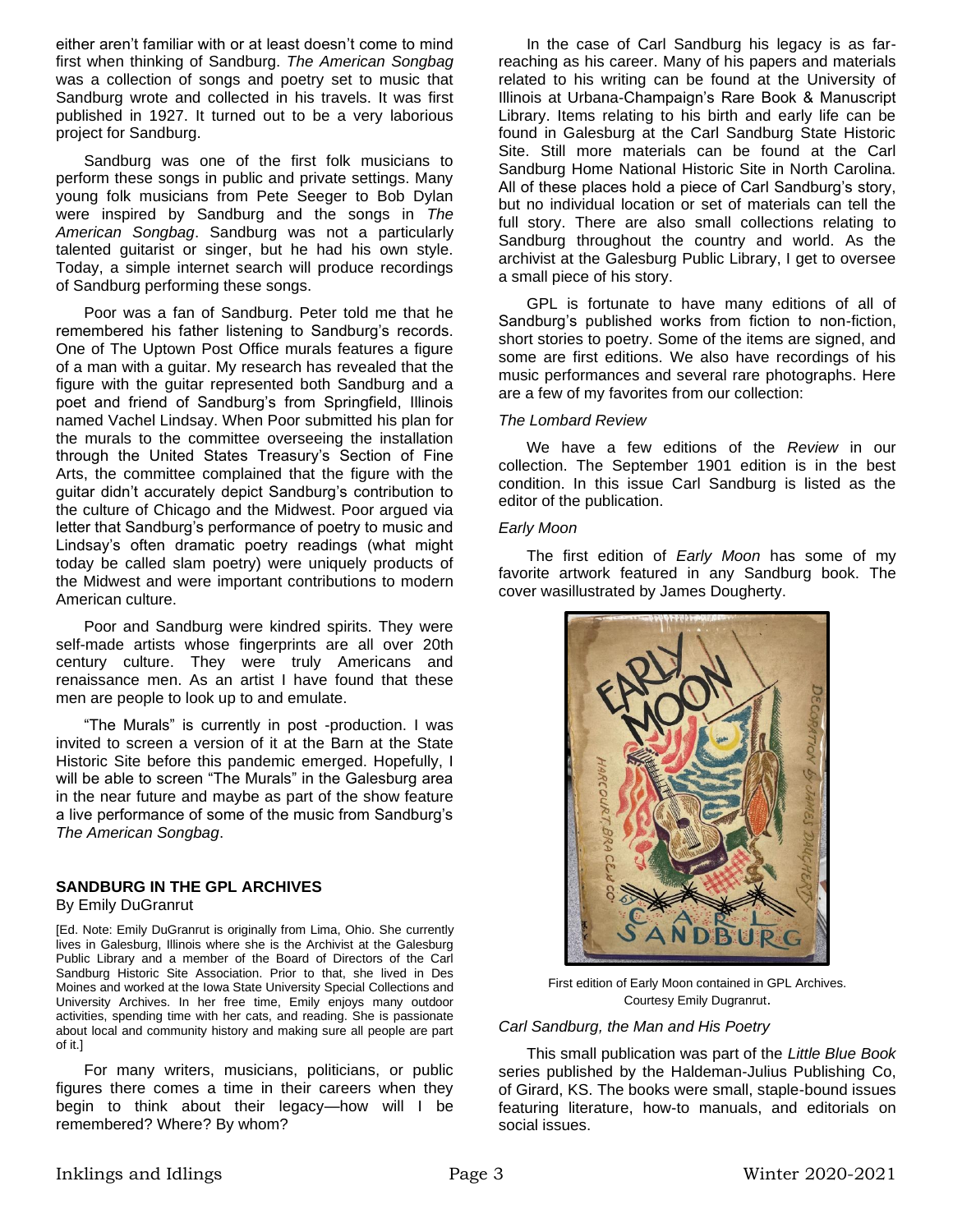This is just a small snippet of the materials on Sandburg available at the GPL. The collection is always changing. If you would like any more information on the materials in the collection, please contact me at *archives@galesburglibrary.org*.

#### **YOU PROMISED LINCOLN!**

#### By Lawrence Webb

[Lawrence Webb, journalism professor emeritus at Anderson University, Anderson, SC, minister, former editor, and author of seven books is a new CSHSA member. This story is from his upcoming book with the working title *Carl Sandburg: Poet with a Social Conscience.* Rev. Webb lives in Anderson, SC with his wife Pansy. They have two sons, two daughters-in-law, and two grandchildren.]

My Carl Sandburg course description in the Elderhostel catalog called attention to his wide variety of literary genres: poems, Abraham Lincoln biography, children's books, one novel, autobiographies, and a collection of folksongs.

I could not do justice to that wide range of writing in the five hours of an Elderhostel week. So from the start, I have focused almost entirely on poems and usually pointed that out in the first session. One summer that narrowed emphasis caused a tempest in a teacup.

At the end of the first session a woman charged up to the lectern and asked, "When are we going to do Lincoln?"

I tried to explain the difficulty in covering the range of Sandburg's writing.

"Then aren't you breaking the contract?"

"Ma'am?"

"You didn't tell the truth in the catalog," she said.

I still wasn't with her.

"The course description in the Elderhostel catalog included Lincoln's biography and children's books," she said as her classmates seemed eager to hurry away from her loud speaking. "You got me here under false pretenses if you're leaving those out."

Then she hinted at some form of protest for deceptive advertising, even a lawsuit. I listened without argument until her lament lost its intensity, then tried again to explain the difficulty of doing justice to Sandburg's wideranging portfolio.

After a time the woman finished her complaint about Sandburg and began talking about her recent widowhood and how her children had encouraged her to find an Elderhostel as a way to get her mind off her grief. They knew of her long-standing interest in Lincoln, so when they saw that reference, our week became the week of choice. Another problem, her roommate in the dorm snored almost non-stop.

Our hostile Elderhosteler became less hostile after I spent some time listening and making no effort at rebuttal. Thinking of her most recent complaint — about her roommate's night noises—remembering we had two

or three unoccupied rooms in the dorm where we were housing the group, I asked, "Do you think your stay would be more pleasant in a private room?"

"Oh, that would be much, much better," she smiled. "Do you have one?"

"I think we can get you a room of your own by the time you finish lunch."

Her face brightened, and the smile lasted the rest of the week. And we revised our course description!

#### **CARL SANDBURG, BIG BILL HAYWOOD, & GOVERNMENT IN ACTION**  By Rich Hanson

It was to be expected that the journalist Carl Sandburg would be in sympathy with Big Bill Haywood (1869-1828), a founding member of the Industrial Workers of the World and a member of the executive committee of the Socialist Party of America. Haywood had been involved in a number of important labor battles and had earned the enmity of corporate, its money, and its paid politicians. He was in the Cook County Jail, charged with participation in numerous crimes.

When it came to Government, Sandburg was skeptical. In an article written for the *International Socialist Review* in October, 1916, Sandburg wrote of going out to try to find "Government."

*I saw a policeman dragging a drunken man to the calaboose. It was the Government in action. I saw a ward alderman slip into an office one morning and talk with a judge. Later in the day the judge dismissed a case against a pickpocket who was a live ward worker for the alderman. Again, I saw that this was the Government doing things.*

*I saw militiamen level their rifles at a crowd of workingmen who were trying to get other workingmen to stay away from a shop where there was a strike on. Government in action.*



The Ludlow Massacre occurred during the Colorado Coalfield War when Colorado National Guard and Colorado Fuel & Iron Co. guards fired on a tent colony of 1,200 strikers killing twenty-one miners, wives, and children. Photo courtesy of Rich Hanson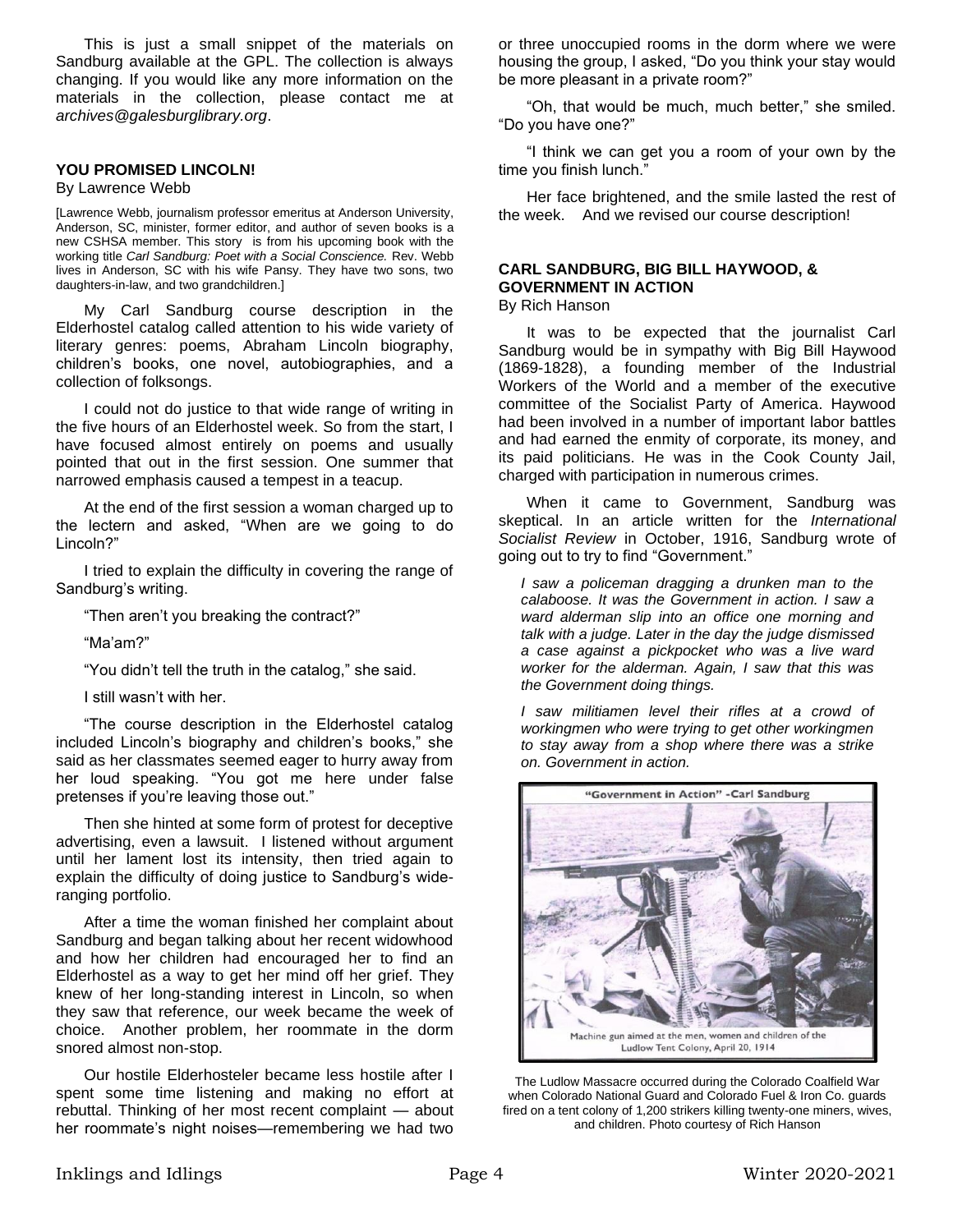*Everywhere I saw that Government is a thing made of men, that Government has blood and bones, It is many mouths whispering into many ears, sending telegrams, aiming rifles, writing orders, saying yes and no.*

*A government is just as secret and mysterious and sensitive as any human sinner carrying a load of germs, traditions and corpuscles handed down from fathers and mothers way back.*

Sandburg's headline for his Haywood interview was an immediate "attention-getter. "

#### HAYWOOD LONGS FOR 'OTHER BOYS' IN JAIL

Sandburg will lead his reader to an explanation for this sentiment while at the same time painting a sympathetic portrait of the labor advocate,

*Thru a steel cage door at the Cook County jail, Big Bill Haywood today spoke the defiance of the International Workers of the World to its enemies and captors.*

*Bill didn't pound on the door, shake the iron clamps nor ask for pity nor make any kind of play as a hero. He peered through the square holes of the steel slats and talked in the even voice of a poker player who may or may not hold a winning hand. It was the voice of a man who sleeps well, digests what he eats, and requires neither sedatives to sooth him nor stimulants to stir him up.*

*The man accused of participation in 10,000 separate and distinct crimes lifted a face checkered by the steel lattice work and said with a slow smile:*

*'Hello, I'm glad to see you. Do you know when they're going to bring the rest of the boys here? We'd like to have them from all over the country together here. It would be homelike for us all to be together.'*

Sandburg asked Haywood about the 10,000 criminal offenses that the I.W.W stood accused of.

*Ten thousand crimes! If they can make the American public, or any fair-minded jury believe that, I don't see how they'll do it. Why, they can't put their fingers on one single place where we have hampered the government in carrying out the war.*

*The I.W.W. has done nothing on the war one way or another. It is true we have called strikes, but they were not aimed at stopping the war. Look! In one industry where a strike was called they could have paid workmen \$10 a day and then made fat profits. The I.W.W. has been fighting and will keep on fighting for higher wages to pay for a higher cost of living.* 

Haywood told Sandburg how the war has led to skyrocketing food costs, and that a flannel shirt cost a lumberjack a week's wages. He talked of families who couldn't afford the cost of milk for their children and said "read the testimony federal investigators took up in the Mesaba Range. It's conditions and not philosophy that makes the I.W.W."

Sandburg's column continues…..

*The checkered face in the steel slats and electric light kept a perfect calm. Where LaFollette is explosive and Mayor Thompson overplausible and grievous, Haywood takes it easy. He discusses the alleged 10,000 crimes with the massive leisure of Hippo Vaughn pitching a shut-out.*

*'You are charged with burning wheat fields,' he was reminded.*

*'I deny it absolutely. Why would workingmen burn up their own employment? They would be fools.'*

*'You are accused of driving spikes into spruce trees needed for war airplanes.'*

*'Deny it absolutely. And get this, boy: Not a dirty German dollar has ever come into our hands that we knew of. Go back through our speeches and literature and you will find that a year ago, two years ago and before the war ever started, we were in favor of slashing the Kaiser's throat. Every dollar we've got now and every dollar the organization will get comes from workingmen.'*

Despite Big Bill's adamant statements that he and the I.W.W. didn't work to impede the war effort, in 1918 he was convicted under the Espionage Act and sentenced to twenty years in prison. During appeals which stretched into 1921 he finally gave up any hope of seeing his conviction overturned. In desperation he fled to Soviet Russia. There he was welcomed as a hero. He served as a labor advisor to Lenin until his death. Haywood's cremains were placed in two urns, one of which is buried in Moscow's Red Square with other Russian heroes of the Revolution. He asked though that the other urn be brought back to the United States. It is buried near the Haymarket Martyrs Monument in Chicago's Forest Home Cemetery. Carl Sandburg certainly sympathized with those who died to earn us an eight-hour workday. Besides the five Haymarket Martyrs and Bill Haywood's ashes, Joe Hill's ashes and the gravesites of Emma Goldman and Lucy Parsons are nearby as well. It is a spot worthy of a pilgrimage.

## **NEWS FROM JANUARY, 1882**

By Barbara Schock

In January, 1882 Carl Sandburg was celebrating his fourth birthday. No doubt, he was unaware of some of the happenings in Galesburg in that long ago time.

He would later attend the Mission Chapel on South Seminary St. with his brother and sister. This news article from January 7th tells about the good and bad at the Sabbath School.

*There was a magic lantern show at the Mission Chapel on Tuesday evening for the entertainment of the Mission Sabbath School children. Charles Waste was master of ceremonies, while Mr. Jas. Ayres showed the scenes. Only one thing marred the pleasure of the occasion, and that was that some unruly boys took with them their pockets full of corn, with which to pepper any one who was not looking at them. One grain of corn struck Mr. Waste on the nose, which mishap excited the*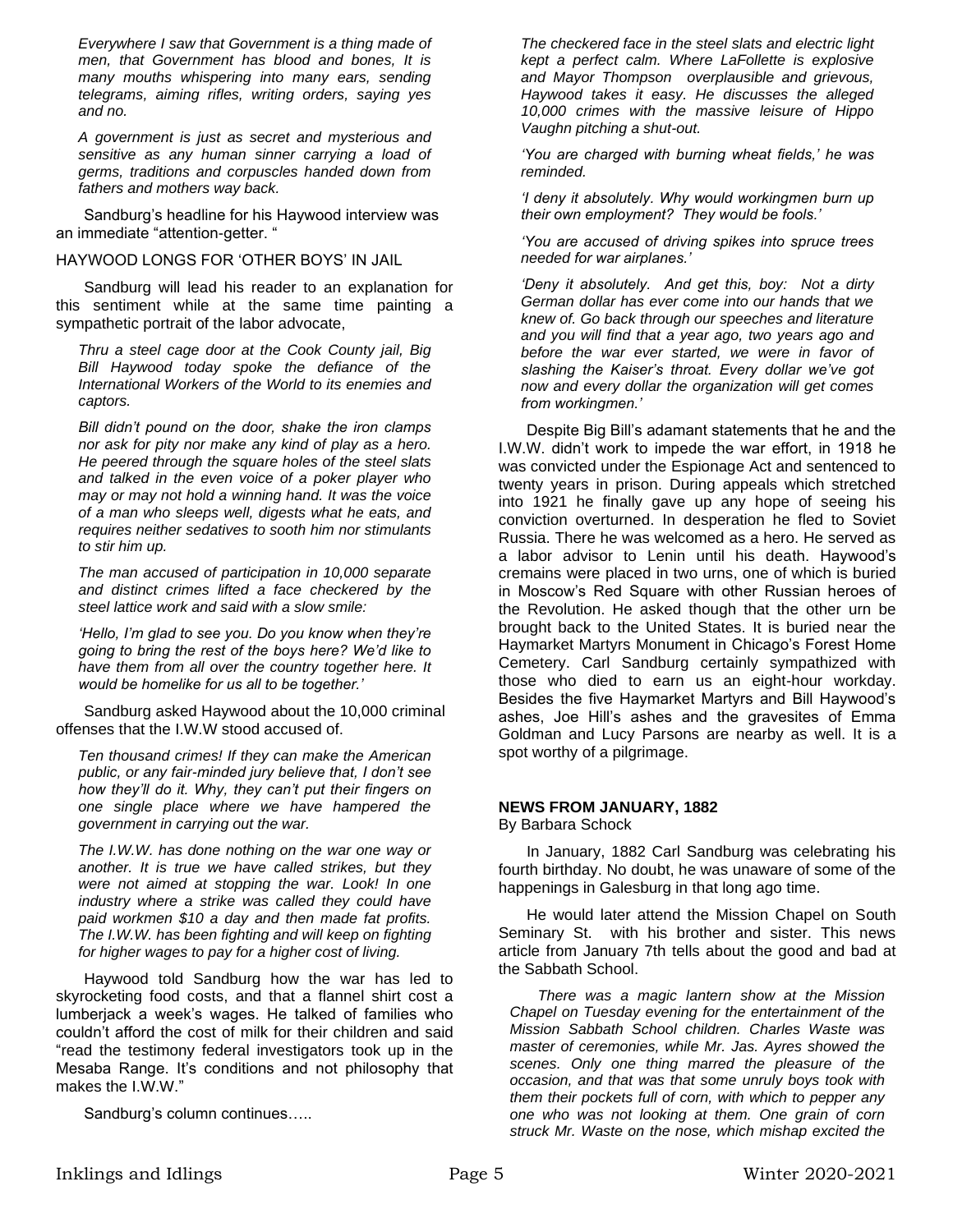*risibiles (misspelled in the original text) of the whole school. The pictures thrown upon the screen consisted of Bible scenes and humorous sketches, with which the children were highly pleased.*

August Sandburg once bought a barrel of apples for his family to eat. He hoped they would last through the winter. Carl and his brother Mart figured out how to purloin a few apples at a time from the storage closet where the apples were kept. Perhaps there were enough left for Mrs. Sandburg to bake an apple bread pudding from this recipe published January 18<sup>th</sup>.

*Cut some slices of bread thin, toast and butter them. Cover the bottom of the pudding dish with some of these, slice in thick pieces, some apples over them, sprinkle with some sugar, and so fill the dish with alternate layers of bread and apples. Mix together one pint of milk, one egg, a little salt and nutmeg, and pour over the bread and apples. Steam or bake for half an hour. Eat with or without sauce.*

The *Republican-Register* of January 28th reported the following:

*Three of the prisoners in the county jail—Williams and Perkins, the burglars, and Higgins, the buffalo robe thief--nearly escaped Tuesday evening about seven o'clock. It seems that the prisoners had taken out one of the iron legs from a bed and had suspended it by a wire, wrapped with twine over the heavy iron door, so that when the turnkey opened the door, the piece of iron would fall down between the door and the sill and prevent the door's shutting. The iron leg was wrapped with rags to prevent a noise when the door was closed against it. The scheme worked admirably. When the turnkey unlocked the door and went on the inside, he slammed it again. Seeing that their little scheme might be discovered, the prisoners grabbed the turnkey and threw him back. They then escaped out of the door, and were making through the hall rapidly when Deputy Richey, being in the office, and hearing the racket, rushed out and caught the prisoners, and put them back in their cells, where they will be kept till their trials instead of being let out into the main room. If Mr. Richey had not been there the prisoners not doubt would have escaped.*

#### **CARL SANDBURG—THE MAN, THE AUTHOR & PUBLIC EDUCATOR WHO COULD HAVE BEEN PRESIDENT OF THE UNITED STATES** By Tomas Junglander

[Ed. Note: This is the seventh installment of a Sandburg biography written by CSHSA member Tomas Junglander of Vadstena, Sweden.]

Sandburg did not originally intend to write about Lincoln the President. Further, he lacked support from universities or foundations to subsidize the massive research to cover the years 1861-1865 of Lincoln´s life.

Sandburg took a breather from his Lincoln research but by 1928, "I made my decision, without telling it to anyone, that I would take my chances on doing the war years." He continued to work as a journalist at *Chicago*  *Daily News,* and at this time he received more lecture invitations than he could accept. He began to plan his lecture schedule with three purposes in mind, "to entertain his audiences, earn the much-needed money and put himself close to important sources of Lincoln material."

Whenever possible he arranged his trips to meet Lincoln scholars and to travel to American cities where there were libraries with primary Lincoln materials. It was long before the day of inexpensive photocopying. He had to make notes from documents or have expensive photocopies made.

### *THE WAR YEARS*

Sandburg gave up his job as a reporter in 1932 to have more time to finish the biography.He worked for several years before he showed his manuscripts to his publisher. Then he toiled on the four volumes of the Lincoln biography *The War Years* during most of the 1930's with strong support from his publisher. The manuscript of 3.400 pages was finally delivered to his publisher on December 1, 1939. The entire Lincoln biography consisted of six volumes and ends with the assassination of the President in 1865. The critical reception for *The War Years* was generally more favorable than for *The Prairie Years*. Again the language was poetic, but Sandburg refrained from fictionalizing. Some historians had their objections this time also, not least as regards the lack of footnotes. Other historians are lyrical, among them Henry Steele Commager who wrote in the *Yale Review*, "The poets have always understood Lincoln, from Whitman and Emerson to Lindsay and Bénet, and it is fitting that from a pen of a poet should come the greatest of all Lincoln biographies, one of the great biographies in our literature."

# **SANDBURG'S LINCOLN BIOGRAPHY**

## By Mike Hobbs

With a lot of time on my hands during these pandemic times I decided to start reading Sandburg's sixvolume Lincoln biography. After having finished the twovolume *The Prairie Years* I've started the first volume of *The War Years*. Here are some observations about the biography thus far. I like Sandburg's lyrical description of people, events, and places regarding Lincoln's life. Sandburg's writing style reminds me of James Fennimore Cooper's style in his Leatherstocking Tales, which includes *The Last of the Mohicans* and *The Deerslayer*, which I read when I was twelve or thirteen years old. The protagonist in the Leatherstocking Tales was Natty Bumppo, a frontiersman skilled in survival in the forests of New York State in the early 1800's. While reading the Tales I was fascinated by Cooper's description of the primeval forest with its dangers and challenges. Many readers criticize Cooper for his attention to the smallest details, and they find reading his Leatherstocking books laborious, but his style interested me. It enabled me to get lost in another time and place as I put myself in Natty Bumppo's shoes treading the menacing forest with a constant eye out for hostile Native Americans and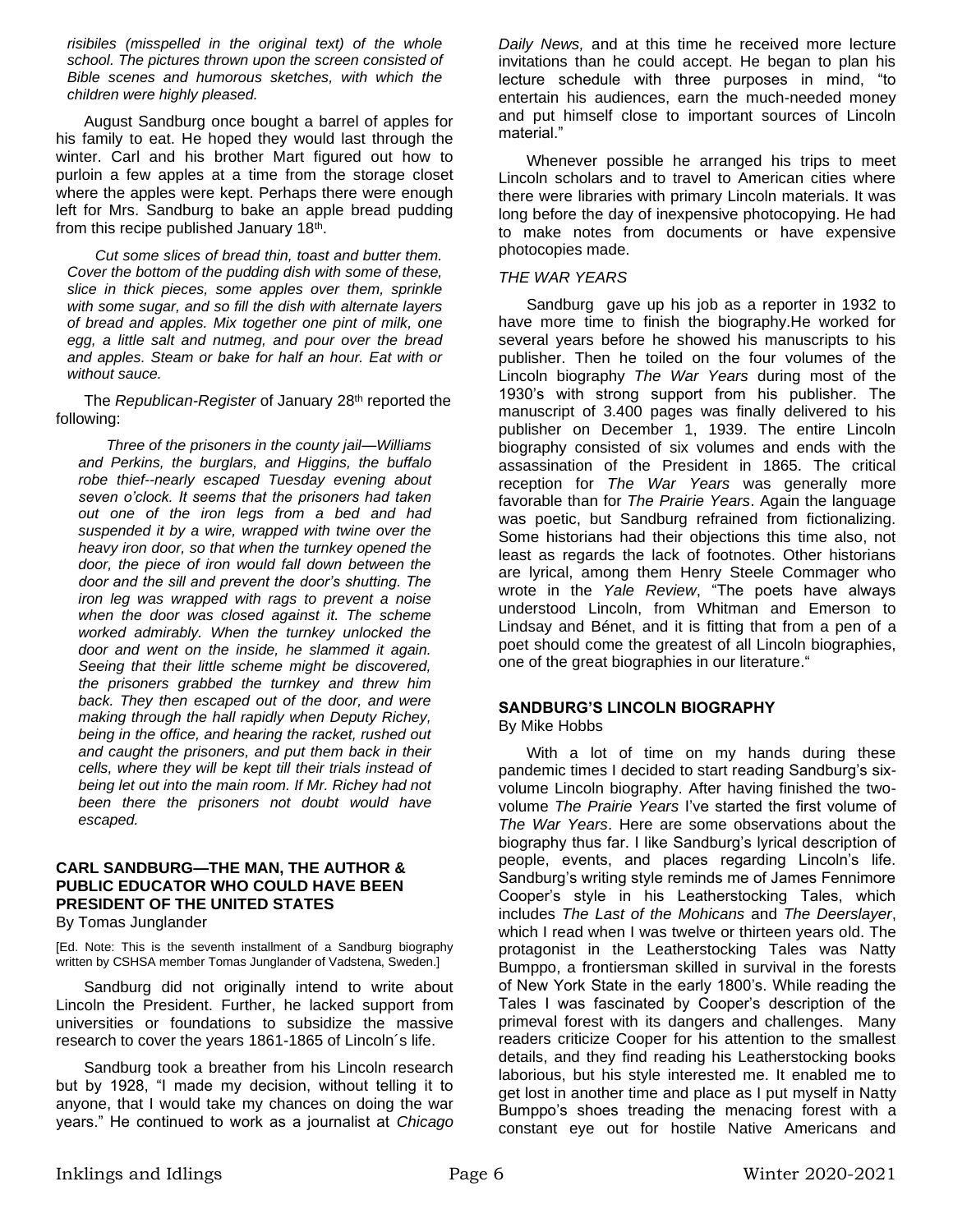wondering about my next meal and shelter for the night. Like Cooper's description of Bumpo's life, Sandburg goes into great detail describing Lincoln's life in Kentucky, Indiana, and Illinois against a panoramic description of events in the United States.

In the opening paragraphs of the preface to *The Prairie Years* Sandburg makes a connection between Lincoln and Galesburg and Knox County. He states that this book would be a sketch of Lincoln "who was intimate with the settlers of the Knox County neighborhood where I (Sandburg) grew up as a boy, and where I heard the talk of men and women who had eaten with Lincoln, given him a bed overnight, heard his jokes and lingo, remembered his silences and his mobile face." Sandburg goes on to mention Galesburg's mayor Henry Sanderson "who carried warm cistern water to a bathtub for Lincoln" while the senatorial candidate stayed at his home the night before the Lincoln-Douglas Debate at Knox College and Galesburg's Clark E. Carr, Lincoln's friend, who said about him, "He can make a cat laugh."

Sandburg's writes about Lincoln's unquenched thirst for learning at a young age, "…what he tasted of books in school was only a beginning, only made him hungry and thirsty, shook him with a wanting and a wanting of more and more of what was hidden between the covers of books." He quoted Lincoln, "…my best friend is the man who'll git me a book I ain't read." Lincoln's father thought books were overrated. Lincoln's thirst for learning and his father's disdain for books reflected Sandburg's own experience.

Here are more connections to Knox County. Sandburg mentions Zachariah Riney, Lincoln's first teacher in Kentucky. Zachariah Riney is an ancestor of former Abingdon resident Larry Riney, my schoolmate. The school that Riney taught Lincoln was two to three miles from the Lincoln family's Knob Creek farm. In 1832 a young Captain Abraham Lincoln marched his militia unit across Knox County during the Black Hawk War. In Knox County a white sow joined the unit as a mascot. The sow accompanied the men for several days until she met her inglorious end as a meal for the soldiers.

Sandburg is teaching me many things I didn't know about Lincoln. He writes that 20,000 people attended Lincoln's debate with Douglas in Galesburg, but that number was diminished, because a trainload of 2,000 debate-bound people from Peoria didn't arrive in Galesburg until the debate was over. The train had mechanical problems enroute, and the passengers "picked hazel-nuts and rambled hillsides" during the breakdown.

In 1859 Lincoln paid \$400 to become owner of the German language newspaper, the *Illinois Staats-Anzieger*. Sandburg states that despite losing the senatorial election to Douglas, Lincoln had become "a seasoned and hardened player in the great American game of politics…. Without the cunning of a fox, without a wilderness sagacity, without natural instincts such as those guiding wild geese on thousand-mile flights, he would have gone down and under in stalking a

presidential nomination." He drew up a contract with the operator of the newspaper to publish articles favorable to the Republican Party. The wily, calculating Lincoln knew that with the growing German presence in Illinois a newspaper in their language would be beneficial to him. After he was elected president in 1860, he sold his ownership of the newspaper.

Some issues Sandburg discusses in his Lincoln biography have relevance to today, for instance, the president exceeding his authority. While he was a Whig Congressman in 1847, Lincoln attempted to prove with his "spot resolutions" that President James K. Polk had exceeded his authority in taking the United States to war with Mexico in 1846. Lincoln did vote to supply the troops in Mexico, but he was criticized for being unpatriotic for questioning the legal basis for going to war while other politicians wrapped themselves in the flag. He became a one-term Congressman.

Another example—people feared that electors would be hindered from certifying that Lincoln won in the chaotic days following the 1860 election. Today there has been talk about some state legislatures overriding the popular vote for president by appointing electors because of allegedly fraudulent voting. Bombastic Lt. General Winfield Scott, an early military advisor to Lincoln, had this solution, "I have said that any man who attempted by force or unparliamentary disorder to obstruct or interfere with the lawful count of the electoral votes…should be lashed to the muzzle of a twelve-pounder [cannon] and fired out of a window of the Capitol."

I look forward to further reading of *The War Years* to learn more about our sixteenth president..



This is the frontispiece of *The Prairie Years* Vol. I. Caption reads "'Jackknife signature of Abe Lincoln on his ax handle, New Salem, Illinois, 1834.' Original in Oliver R. Barrett Collections, Chicago."